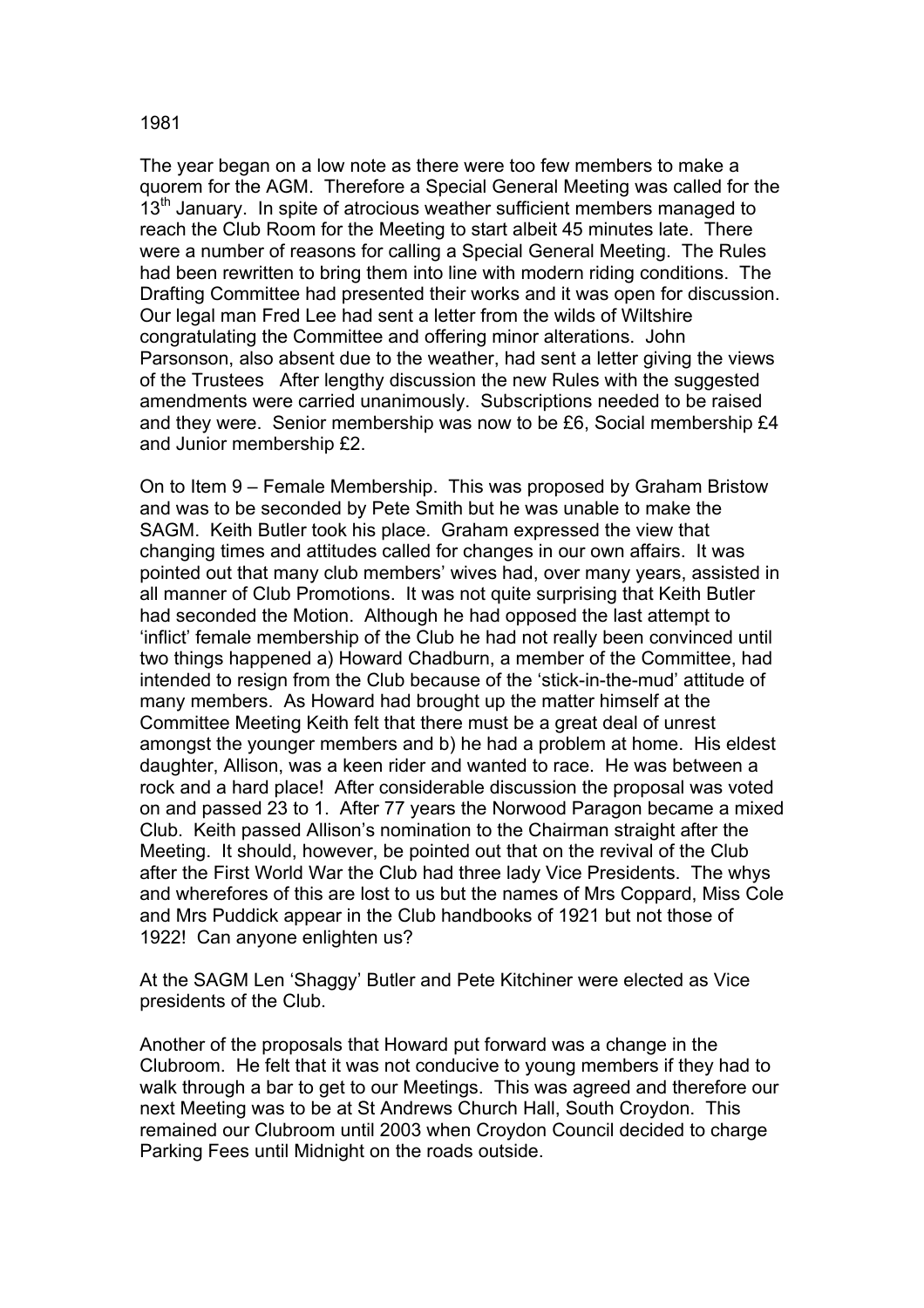At the next Committee Meeting four lady members were elected, Allison Butler, Elaine Bristow (Arthur's wife), June Tyrie (Norman's wife) and Lorna Mitchell (Sid's wife). Also elected at that Meeting was Graham O'Sullivan later to become General Secretary and instigator of the Walking Week-ends.

On the racing Front Ray Puttick was the first Paragon member to get his name in the press when he finished  $5<sup>th</sup>$  in the Southborough road race at Frant. The 'Blah' also reports that on a recent training weekend Ray Puttick went to the front of the group on both days to accompanying cheers from the company.

Allison Butler rode the Surrey Youth Cyclo-cross event on Boxhill and finished in  $14<sup>th</sup>$  place. In the 14-19 age group and took the Ladies Prize.

Our first rider to perform 'down the road' was Jack Platts who finished the CDCA Hardriders event in 1.34.05 and was our sole starter.

A Club '10' was held on the windy afternoon of Saturday 14<sup>th</sup> March and resulted in a win for Graham Bristow with a 24.52. Tim Parr came  $2^{nd}$  in 25.55 and Gavin Sherlock was 3<sup>rd</sup>. Allison Butler became the first lady to compete in a time trial for the Paragon finishing with a 31.08.

Dave Lovell made his debut in Paragon colours on the  $28<sup>th</sup>$  March when he was  $6<sup>th</sup>$  in the Gravesend '10' in 22.31 with Nick Reardon finishing in 23.21. On the Sunday Dave Lovell really showed his class by winning the Jim Fox '25' with a Buchn-like dominance. His 59.54 on a damp and dismal morning was nearly 3 minutes faster than Nick Reardon  $(1.2.51)$ . In 3<sup>rd</sup> place was Graham Bristow (1.4.32). Howard Chadburn had his first race after a hospital visit to have an appendix removed and was reasonably pleased with his 1.7.07. tim Parr also achieved a personal best of 1.7.51. Ray Puttick continued his run of good places with another  $5<sup>th</sup>$  in the London Fire Brigade 56 miles road race.

A new style Paragon Strip was on show on the  $12<sup>th</sup>$  April. A new design with the Black and Gold vertical stripes over Green made for a very light and noticeable colour scheme. Nick Reardon was the first to 'show the flag' starting No.3 in the West Kent '25'. He finished in a very pleasing 59.55. Dave Lovell was going even faster but his saddle bolts came loose altering his position. He managed to get to the Finish but 'only'' with a 57.10. The next morning on the much slower Portsmouth Road course Dave finished the De Laune '25' in 1.0.13 and Nick in 1.3.57. Jack Platts went back to North London and took fastest time and  $1<sup>st</sup>$  handicap with a 1.3.08 in the Century '25'.

On the 19<sup>th</sup> April Dave Lovell was  $3<sup>rd</sup>$  in the Southboro '10' with a 22.47 on a wet and miserable morning. A week later at Easter he took 4<sup>th</sup> place in the Gemini BC '10' with a 22.12. Then on the Sunday he came  $2^{nd}$  to Pete Hamilton (34<sup>th</sup> Nomads) by just 8 seconds with a 59.57 in the Bec '25'. Keith Butler rode the Crawley-Shoreham and back and finished in 2.0.36. Jack Platts rode the Norland Combine '30' producing a personal best of 1.16.47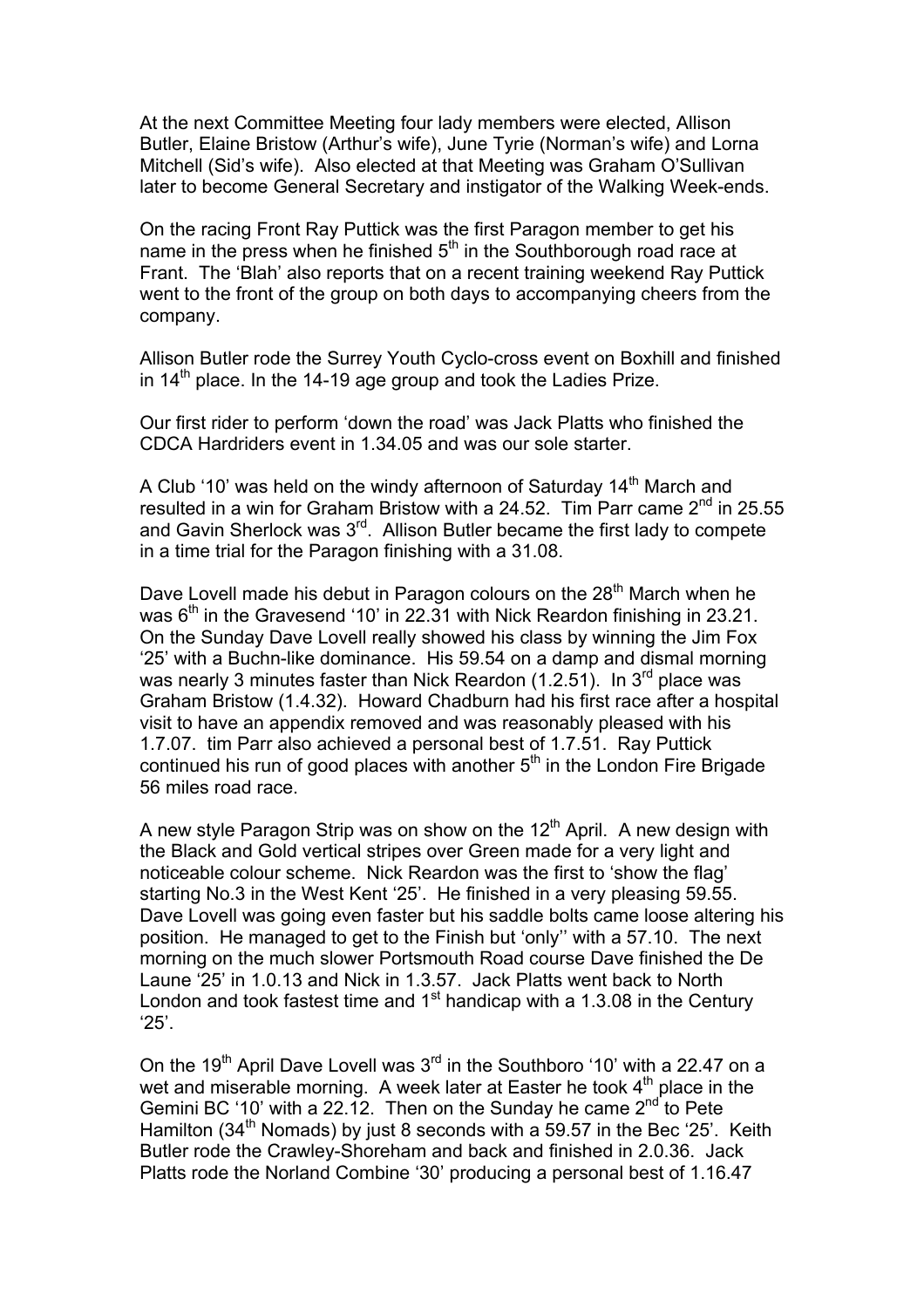that won him  $5<sup>th</sup>$  place,  $2<sup>nd</sup>$  on handicap, 1<sup>st</sup> veteran and 1<sup>st</sup> veteran on age standard. Not a bad mornings work!

Dave Lovell put in another fast '25' in the  $34<sup>th</sup>$  Nomads event finishing in 56.51. Nick Reardon went along but only managed a 1.2.21 that was , at least, his best for the season so far. Jack Platts finished the SCCU '25' in 1.4.25. Ray Puttick came  $6<sup>th</sup>$  in the London St Christophers road race at Woldingham

Over the May Bank Holiday Dave Lovell was again in fine form. He came 4<sup>th</sup> in the Addiscombe '10' with a 22.08 and followed this with a  $3<sup>rd</sup>$  place in the Luton Whs '25' with a 58.52 a minute behind Roger Queen (VC Slough). Tim Parr took a  $6<sup>th</sup>$  place at Hove Park and another  $6<sup>th</sup>$  at the Gravesend Youths event on the Bank Holiday Monday. On the Tuesday at Crystal Palace he came 3rd in the Surrey Division Schoolboys Championship.

Jack Platts rode the North Midds and Herts '50' finishing in 2.11.18 whilst Keith Butler was 1 second slower in the Haslemere '50'. Then on the Sunday Gavin Sherlock rode the Club '25' in miserable conditions on the Holmwood Course and came in with the fastest time of 1.5.51 from Keith Butler 1.7.00 and Graham O'Sullivan 1.9.28 in his first attempt at the distance. Ray Puttick came 4<sup>th</sup> in the Epsom CC road race at Ellens Green.just 21 seconds behind the winner Alan Ephgrave (Festival)

The first of the Saturday Morning '10's was held on the 16<sup>th</sup> May and it resulted in a win for Keith Butler in 24.10. Close up was Glyn Durrant with a 24.33 ride and Pete Smith came 3<sup>rd</sup> in 24.50. Les Black appeared and finished  $4<sup>th</sup>$  in 25.43 whilst Graham O'Sullivan finished his first 10 miles time trial in 26.16. Allison Butler improved a minute with a 30.08 ride. Graham took the handicap by just 1 second from Keith Butler with Allison in  $3<sup>rd</sup>$  place. On the Sunday Keith Butler finished  $17<sup>th</sup>$  in the VC Etoile road race on the Turners Hill Circuit. Dave Lovell clocked a 58.08 in the SECA '25' whilst Nick Reardon desisted after having an argument with a car and then being caught by Dave for 4 minutes.

The Cycling published on the  $8<sup>th</sup>$  May 1981 has a picture of Gavin Sherlock and Dave Lovell modelling cycling clothes for Messrs Holdsworthy. Readers of Cycling Weekley will have noted that even in 2004 the pictures of many Paragon members regularly adorn the pages of the magazine modelling clothes, testing machinery and even racing! But Gavin and Dave were the first!

Following this the Cycling of May  $15<sup>th</sup>$ , 1981 has an article on the London to Brighton bike ride. It only had 10,000 riders then rather than the 30,000 today. The Paragon interest in it is that Graham Watson took the pictures. Graham took up photography then went of to see the Tour de France. He took some pictures and offered them to Cycling. They published some of them and then gave him some events to cover and so a legend was born! He is now one of the most respected Photographers on 'Le Tour' and can often be spotted on the back of a motorcycle. He has the knack of being at the right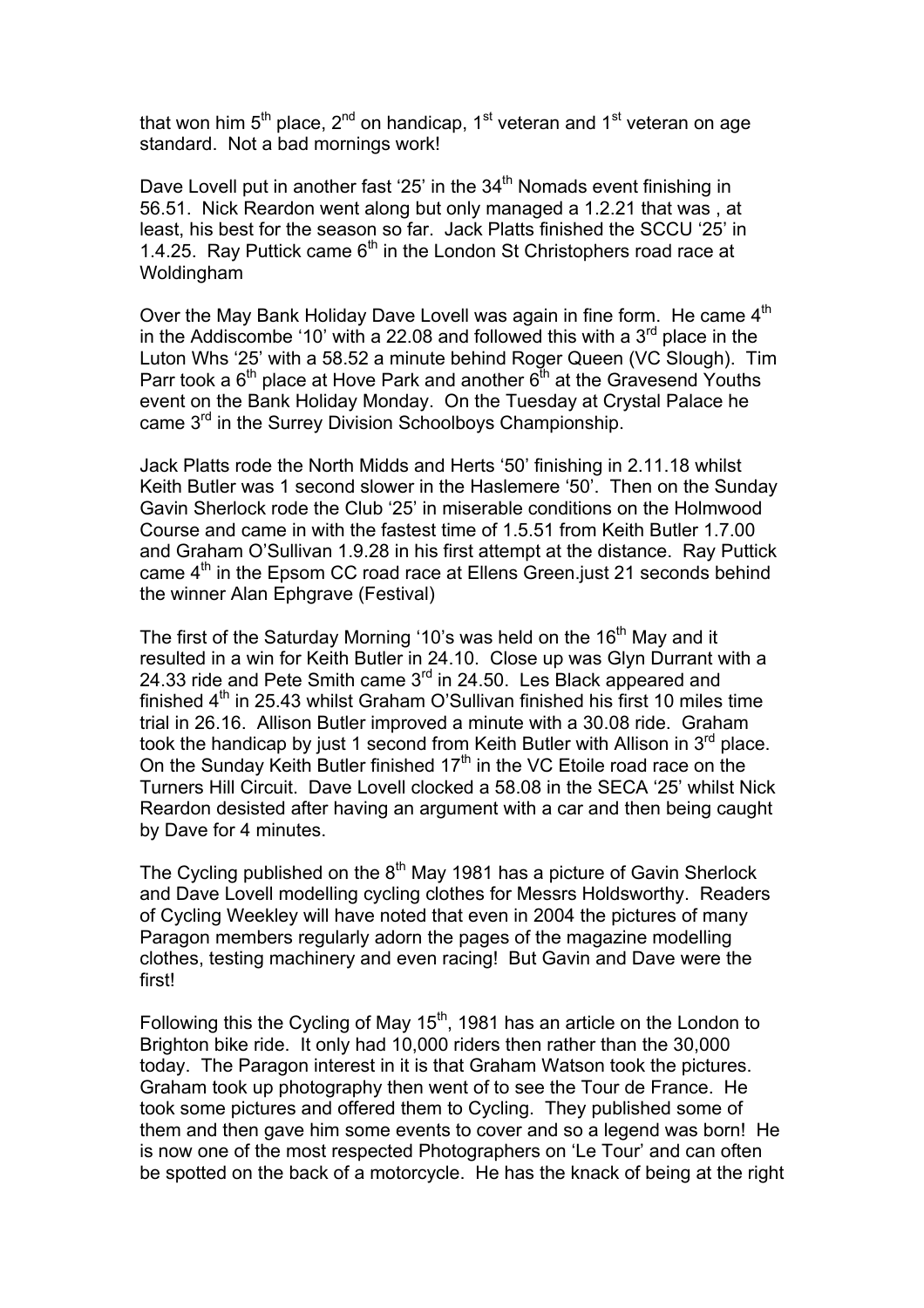place at the right time (or wrong time if you are an unfortunate rider). Two volumes of superb pictures of the Tour de France and other races have been published and are well worth browsing through and reliving memories.

On the  $22^{nd}$  May Dave Lovell came a close  $3^{rd}$  in the Southboro' '10' behind John Oakes (CC Bedouin) who won in 22.32. Dave's time was 22.47. The following week he came  $4<sup>th</sup>$  in the Addiscombe '10' in 22.08. Tim Stevens  $(34<sup>th</sup>$  Nomads) won in 21.03

Dave Lovell came closer to George Clare's 10 miles record when he finished an event on the Portsmouth Road in 21.52 just 16 seconds slower than the Record. The next day he finished  $3<sup>rd</sup>$  place in the Southboro' '25' with a 57.43 behind Jeremy Short (Vectis Roads) 57.00. Jack Platts rode the Norland '50' and crossed the line in 2.11.03 for  $4<sup>th</sup>$  fastest time and  $2<sup>nd</sup>$  in the Vets section. The following week he did another 2.11 ride in the SCCU '50' this time with 50 seconds. Gavin Sherlock also rode to finish 6th in 2.9.46. Glyn Durrant broke a gear wire leaving him in top gear – not the best gear for the Worthing Road course – but he made it to the Finish in 2.27.0. Howard Chadburn produced a personal best in the Bexley (1.2.0 limit) '25' of 1.2.43. Tim Parr came  $9<sup>th</sup>$  in the Schoolboy races at Crystal Palace after managing to get a lump of wood into his rear wheel.

In his first National Championship Dave Lovell came home in 58.08 for 48<sup>th</sup> place! He turned at half distance in 22.55 in  $55<sup>th</sup>$  place showing he finished much quicker than many. Martin Pyne (CC Breckland) won with a 53.00. The day before Dave had  $4<sup>th</sup>$  in the Balham '10' in 22.09. Keith Butler came 3<sup>rd</sup> in the Rodney circuit races at Crystal Palace two lengths behind Joe Jones  $(34<sup>th</sup>$ Nomads). Tim Parr came  $10<sup>th</sup>$  in the Schoolboys race. The previous Wednesday at the SCCU Meeting at Herne Hill Keith Butler finished 4<sup>th</sup> in the Points race and 7<sup>th</sup> in the Roadmans 25 miles event. Jack Platts finished in 2.17.00 in a Combine '50' on the Worthing Road.

Rain put pay to the completion of the Moet & Chandon's Champagne Meeting at Herne Hill promoted by Graham Bristow. The Grand Prix of London Sprint had reached the Semi-finals stage and the famous 10 miles event could not be run. Dave Mayes (VC D'Or) won the Stan Harrison Silver Salver for the 500 metres Handicap In a thrilling finish he held of Paul Swinnerton (Stoke) and Peter Cattermole (VC D'Or). The Professional cleaned up in the Deviltake-the-hindmost with Nigel Dean, Ian Banbury and Robin Croker taking the honours. Howard Cadburn and Keith Butler also rode but were eliminated before the final sprint.

In the 10 Minutes Pursuit Dave Lloyd (Manchester Whs) gave a superb display of riding. Against him were Martin Pyne, who had just won the National 25 miles Championship, Barry Smallwood (Clarence) and George Clare (CC Bedouin) but it was clear from the first laps that Lloyd was in a class of his own. He cleared the track and went on to complete 4 miles 1120 yards on a windy evening. In addition to the bottle of Moet & Chandon Champagne he took the Robin Buchan Special Award given for this event.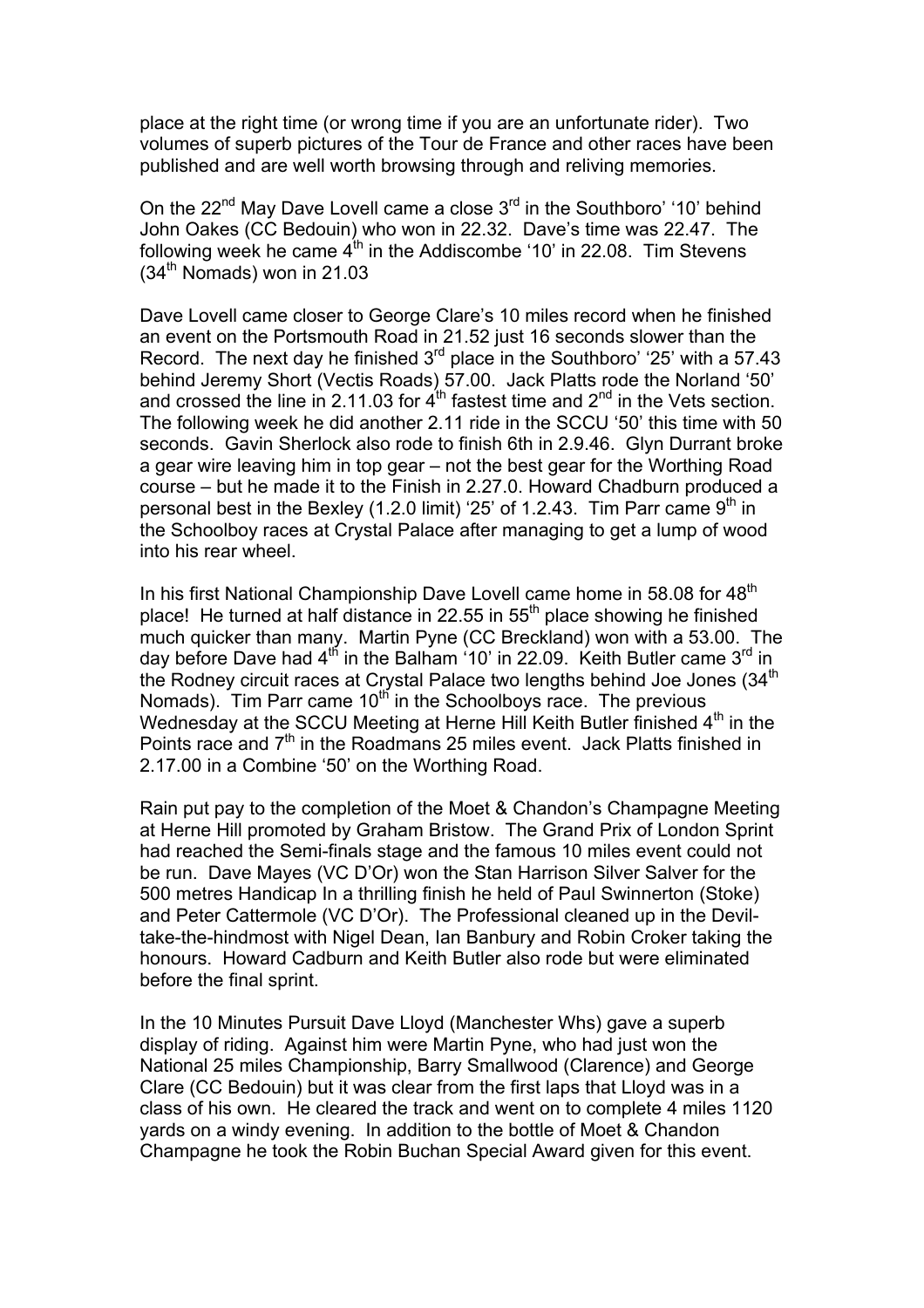Glen Mitchell won the 15 laps Point to Point breaking away at about half distance and riding on his own to the Finish. The 90 laps Derny paced race was filled with incident. Ian Hallam's motor punctured and so did Tony Doyle so with two favourites unfortunately out the others were extremely equally matched. Tony James winning in the pouring rain from Ian Banbury and Nigel Dean in the final yards of the race.

Dave Lovell had another  $4<sup>th</sup>$  place this time in the SCCU '10'. His clocked a 22.09 whilst Howard Chadburn finished in a personal best time of 23.58. Tim Parr came  $2^{nd}$  in the Schoolboy race at Hove Park. He was going to be  $4^{th}$  but one rider fell on the last corner and another was disqualified for causing the crash so Tom was quite pleased with the result. At the same Meeting Keith Butler was 4<sup>th</sup> in the Senior event. In the Monday Competition at Herne Hill Keith came  $3<sup>rd</sup>$  in the 20 laps Scratch and then  $9<sup>th</sup>$  at Eastway on Thursday from 130 starters

Howard Chadburn finished 9<sup>th</sup> in the Clarencourt road race on the Lingfield Circuit. He was extremely pleased; as this was the first road race he had managed to finish this year due to various crashes, mishaps and punctures.

The Frank South Open '50' was held on the 21<sup>st</sup> June and had a worthy winner in John Woodburn (Manchester Whs). The first three riders were head and shoulders above the rest even at the 25 miles check. At this point John Oakes (CC Bedouin) was leading in 56.20. John Woodburn took 57.12 and Brian Phillips (East Grinstead) 57.34. The fourth fastest was D Maund (VC Elan) some 4 minutes slower than Oakes. On the way back from Arundel Oakes 'slowed' and it was then that Woodburn took control before crossing the Finish line in 1.59.53. Phillips took  $2^{nd}$  place with a 2.0.33 and Oakes was relegated to  $3^{rd}$  with a 2.0.35. Fourth man was Colin Parkinson (South Western) who was 9<sup>th</sup> fastest at 25 miles in 1.1.54 but did not slow as much as many on the return to finish in 2.5.37. This effort won him  $1<sup>st</sup>$  Handicap prize in front of Mark Rayward (Addiscombe) and Terry Bryant (Crawley Whs). CC Bedouin took the Team prize. John Oakes led in George Clare (2.10.37) and Gareth Earwicker (2.10.01) to collect the John Carter Shield. Of the Paragon riders Howard Chadburn was our best in 2.11.05 for 13<sup>th</sup> place, Les Black took 2.13.40 for 16<sup>th</sup>, Keith Butler 2.17.55 for 24<sup>th</sup> and Glyn Durrant 2.27.24. Dave Lovell preferred the shorter distances went into Essex for the Southend & County '25' and came  $10^{th}$  with a superb 56.31.

The Club 25 miles Record was broken in the Woolwich CC Event when Dave Lovell finished with a 54.50. This is a reduction of 15 seconds on the old Record. Unfortunately this is the only detail we have of this storming ride.

The next morning both Dave and Keith were riding the Club '25' in conjunction with the CDCA but could 'only' manage a 58.19 for  $5<sup>th</sup>$  place. Keith slowed to a 1.3.25 but Tim Parr improved to a 1.5.45 for  $3^{rd}$  place. Howard Chadburn managed to finish another road race in an upright position coming  $2<sup>nd</sup>$  in the CC Bexley event at Sidcup losing the final sprint by inches,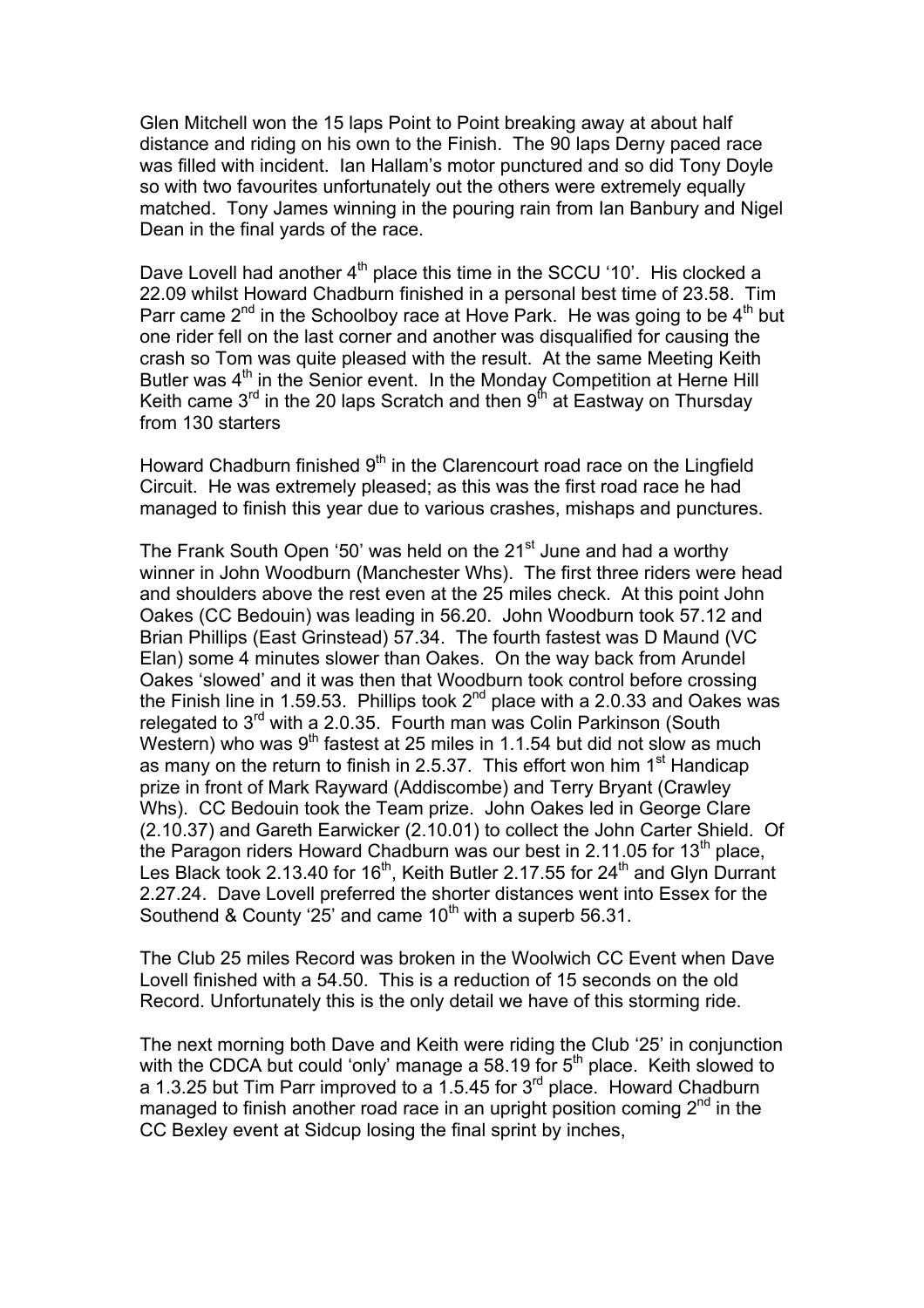July 5<sup>th</sup> was the Open '25' for the Robin Buchan Salver. The race got under way with high comedy. The first three on the Start List failed to start and the next three, including Keith Butler, found a bridge lying across the Portsmouth Road. The construction gang had not put out the signs and cones before dropping the bridge onto the road! Messrs Barrett (Tooting), Apperley (29<sup>th</sup> Whs) and Butler (NPCC) had the mortification of being off course while on course! All three had to turn and retrace to the planned detour onto the opposite carriageway and managed to stop anyone else doing the same. Keith stopped to ensure all the signs and cones were in position and then continued his race. The Salver was won by Mick Ballard (Unity CC) with a 56.41 a minute faster than Nigel Carpenter (Redhill CC) whose 57.42 was just 4 seconds too good for John Gifford (Croydon RC). The Handicap was won by P Worrell (Addiscombe) from K Smith (South Eastern) and J Slatter (VTTA London). With regret we have to inform you that the Addiscombe won the Team race with three excellent rides by J Wright (59.16), C Walker (59.24) and P Worrell (1.00.19). Dave Lovell was our best rider as expected but in 5<sup>th</sup> place with a 58.25. Les Black finished in 1.3.49, Howard Chadburn 1.3.56, Pete Smith 1.4.25, Jack Platts 1.5.37 and Keith Butler 1.6.27. Allowing for the playing about by the bridge cold reasoning calculated that Keith ought to have finished with a long 1.2 or short 1.3.

In the Inter-Club '10' against the Addiscombe the Paragon were somewhat disadvantaged by the absence of Dave Lovell. A crash at the week-end left him with the inability to hold the bars. This is quite a problem when racing bicycles! Steve Hackett was our fastest rider with a 22.30 but as he is a second claim member he could not count for the team. Even so we did our best. Les Black finished in 23.20, Keith Butler 23.55, Gavin Sherlock 23.57, Graham Bristow 24.09, Howard Chadburn and Nick Reardon tied with 24.14s, Tim Patt produced a personal best of 24.26, as did Allison Butler with her 28.13. Allison's ride secured her the handicap from Charlie Shipwright with Tim Parr in  $3^{rd}$  place. It was no surprise to us to learn that the Addiscombe won by some six minutes.

Tim Parr rode a 15 miles time trial and clocked a 39.09 and on the same day Keith Butler rode the South Eastern '25' and beat the hour with a 59.38. The last time he achieved this was in 1962! The next morning he did a 1.2.15 in the Farnborough & Camberley '25'.

July 20<sup>th</sup> was Goss Green Cup '100' day in conjunction with the SCCU event. John Beer (Wandsworth) won the event with a 4.29.51 whilst Keith Butler came  $5<sup>th</sup>$  in 4.39.35 and won our Cup. Les Black was less than a minute back in 4.40.25 and Jack Platts completed the team with a 4.52.32. Not only that but the trio actually won the Syd Gray Shield for the fastest Team!

Dave Lovell came  $2^{nd}$  in the Bec '25' with another 58.19 but was beaten by Dave Douse (Antelope) by 1.39. Dave also collected a  $6<sup>th</sup>$  place in the 34<sup>th</sup> Nomads '10' with a 21.45 just 46 slower than Eddie Adkins (GS Strada). Frank Payce-Driry finished the Mersey RC 24 hours (also the National Championship) with  $325.126$  miles for  $29<sup>th</sup>$  place.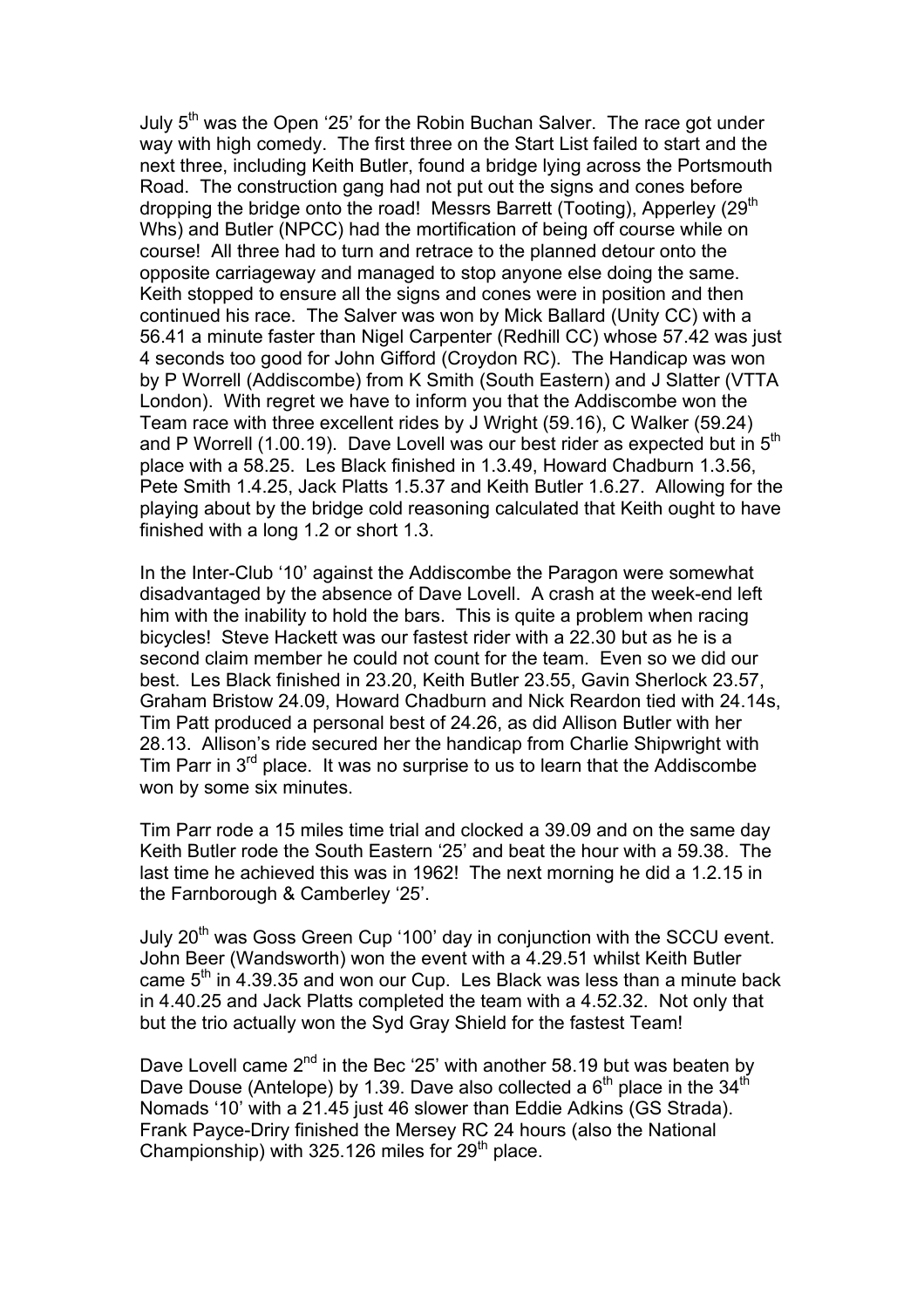On Saturday morning 1<sup>st</sup> August we had a Club '10' time trial and Pete Smith showed a return to form as he won with a 23.57. Very close behind him came Tim Parr with a personal best of 24.01, Keith Butler on 24.03, and Howard Chadburn on 24.06. Pete also took the handicap as the Committee had given him  $2\frac{1}{2}$  minutes allowance. Tim Parr came a deserved  $2^{nd}$  and new member Dave Featherstone collected the 3<sup>rd</sup> handicap prize.

Pete Smith improved even further with a 23.41 in the Orpington '10' with Nick Reardon just 6 seconds slower. The next day Pete finished  $6<sup>th</sup>$  in the Surrey Road CC's race on the Lingfield circuit with Ray Puttick taking  $9<sup>th</sup>$  place. Dave Featherstone and Graham O'Sullivan both improved their 25 miles time in the Kingston Phoenix event with 1.6.06 and 1.7.24 respectively. Jack Platts finished the Balaham '25' in 1.5.41.

Four riders opted for the Fryco Cup '50' on the 16<sup>th</sup> August and of these Les Black was a comfortable winner of the Trophy. He finished in 2.8.59 to beat Pete Smith 2.14.16, Jack Platts 2.15.09 and Graham O'Sullivan 2.21.11 for his first ride at the distance. Pete Smith won the Handicap with an allowance of 7 minutes giving him a nett time of 2.7.16.

The following Sunday it was the Club Track Championships and some exciting racing left the Championship resting on the result of the last race. The afternoon started with the 4000m Individual Pursuit and, not unexpectedly, Dave Lovell won this with some ease clocking a 5.31. Keith Butler and Howard Chadburn tied for2nd place, both doing 5.55.0. Graham Bristow, also as expected won the 500m Sprint for the AEU Cup for the 12<sup>th</sup> time and the  $9<sup>th</sup>$  time in succession. He held off Keith Butler and Howard Chadburn all the way down the home straight. Dave Lovell took full advantage of his handicap to be a clear winner with Keith Butler and Graham Bristow failing to catch him.. Thus at the Start of the 5 miles Keith Butler had 3½ points, both Graham Bristow and Dave Lovell had 3 points and Howard Chadburn had 2½. Howard could still win if he won the 5 miles. So it was all to play for.

Dave Lovell had other ideas and took off after 3 laps building up a big lead. He certainly picked up enough points to win the George Colget Cup for the Points race with ease. However the other plugged away at the gap and after 10 laps brought Dave back so with 4 laps to go still anyone could win. The lady luck struck and Graham Bristow punctured with just over a lap to go and Keith Butler left nothing to chance attacked. He crossed the line first to win the Ravensbourne Cup and the Track Championship. Les Black came 2<sup>nd</sup> and Howard Chadburn was  $3<sup>rd</sup>$ . In  $2<sup>nd</sup>$  place for the Club Championship came Howard Chadburn with Dave Lovell and Graham Bristow tying for 3<sup>rd</sup> place. In the decider, a 1000m time trial Dave Lovell produced a 1.21 and Graham Bristow gave him best.

Howard Chadburn won the Criterium for  $3<sup>rd</sup>$  category riders at Hobbs Barracks after surviving a fall and regaining the field. A great win. The previous Saturday he rode the Sydenham '10' with new member Brain Hodgson with both riders putting up personal best rides. Hodgson doing a 22.05 and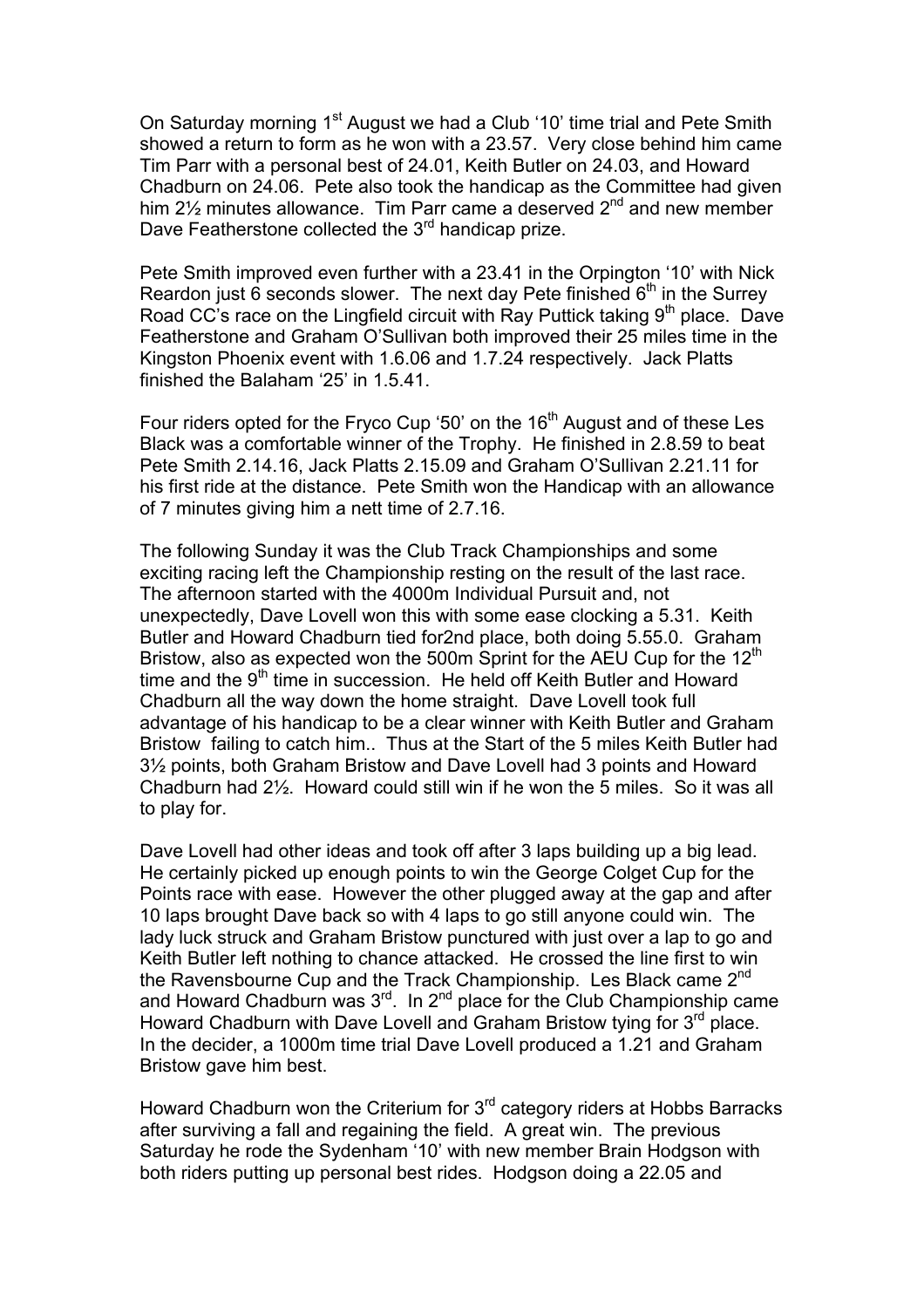Chadburn a 23.22. The next day the Paragon had riders in the 29<sup>th</sup> Wheelers '25'. Fastest of these was Brian Hodgson with a 1.0.05 followed by Pete Smith 1.2.51 and Nick Reardon 1.3.59. Keith Butler came 2<sup>nd</sup> in the Surrey Division Sprint Championship.

Brian Hodgson did fastest time in the Moon Trophy '25' with a 59.27 also leading our Team to a win in the Over '30s' Team Competition. Other times were by Howard Chadburn 1.1.39 , Les Black 1.1.49, Pete Smith 1.2.24, Jack Platts 1.5.05, Graham O'Sullivan 1.7.10 and Fred Sams 1.16.31

Allison Butler came 5<sup>th</sup> behind Colin McDermot (Festival) in the VC Londres Circuit races for Youths at Crystal Palace.

Dave Lovell was 2<sup>nd</sup> in the Old Portlians '25' on the Portsmouth Road with a 57.39 being beaten by Ray Hughes (Clarence) by 32 seconds. Pete Smith improved his 25 miles time to 1.1.55 in the ECCA event.

On the 13<sup>th</sup> October Howard Chadburn won the 'Hell of the South-east' road race on the Hooe circuit. He won from a breakaway group of three riders some 3 minutes clear of the bunch.

For the second year in succession Howard Cahdburn won the Hill Climb Championship on Ranmore Common.

Three Paragon riders won prizes in Len's '10'. Dave Featherstone was fastest Paragon rider; Steve Rickwood was fastest schoolboy and Allison Butler fastest schoolgirl.

Twelve Paragon people took their bikes to Harlow Youth Hostel to ride the Inter-Club Map Reading. John McNee earned himself a place in the record books by puncturing outside of a pub just as they opened. Guess where lunch was taken! Keith Butler managed to knock Allison off. She was not best pleased! Everyone was especially pleased to see Dave Lovell get the 'knock' enabling them to get their own back for the suffering they had at his hands during the season. It was not so good when he cleared all the cheese and biscuits from the pub counter leaving us nothing. In the event Keith Butler came  $2^{nd}$ . Pete Smith  $4^{th}$  and Charlie Rodgers  $7^{th}$  but we were still  $2^{nd}$ team to the Century.

Les Black won the Club Events Championship with 22.640 mph with Jack Platts as runner-up. Tim Parr won the Schoolboy Championship.

The end of the year,  $9<sup>th</sup>$  December, was the AGM. This year was the most interesting for some time. In the first instance new Rules etc had been proposed for Ladies and Schoolboys and girls. Secondly it was proposed that the club become sponsored. This glosses over the increase in Subs!

The cost of running a Club with the size and commitments of the Paragon had stretched our resources. It is had not been for nearly £200 in donations and a profit on the Champagne Meeting of just under £500 the Club would have had